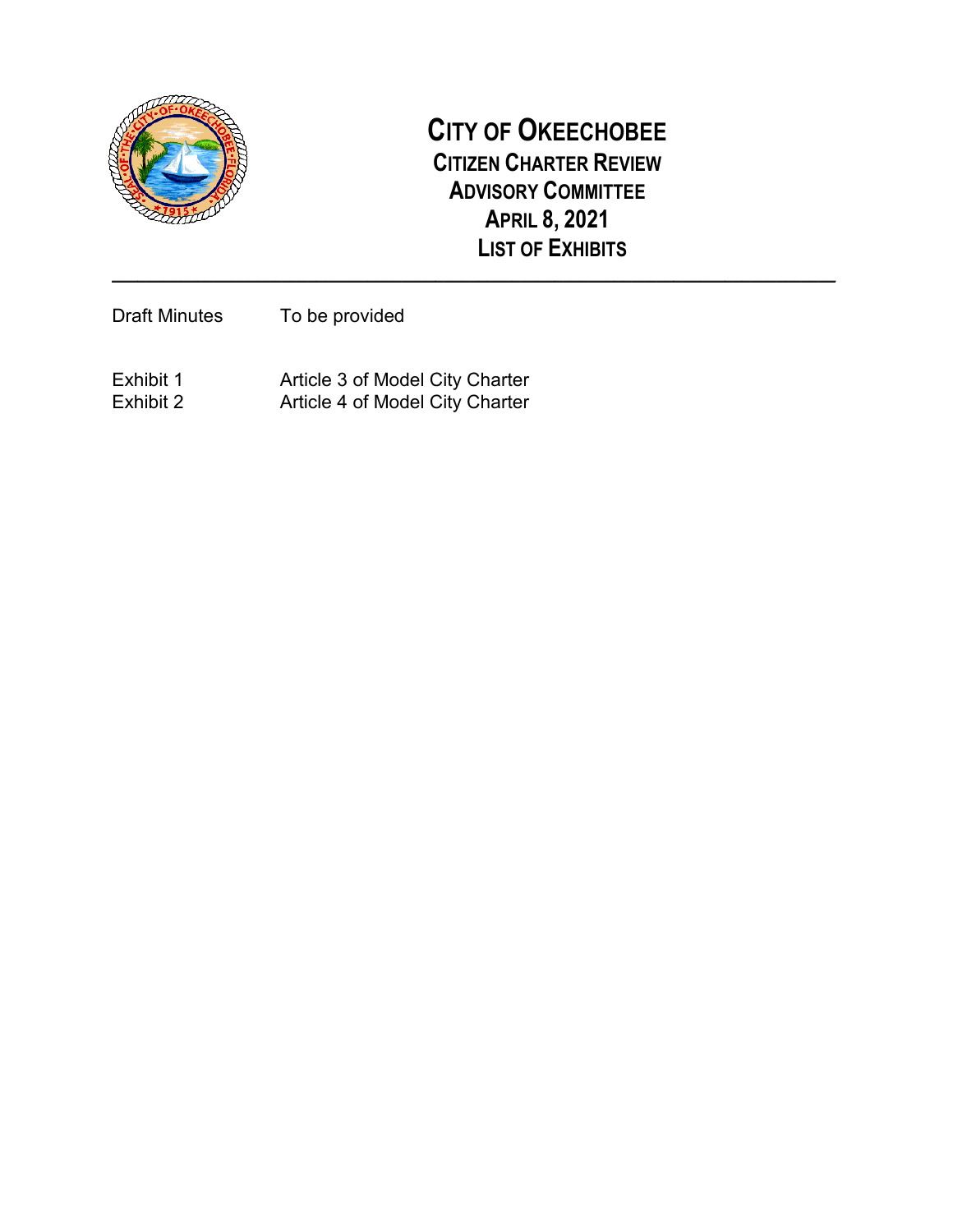## **JJF 4/7/2021 DRAFT- FOR DISCUSSION PURPOSES ONLY**

#### **ARTICLE 3. - ADMINISTRATIVE**

§ C-3.1. - City Administrator.

There shall be a City Administrator (the "Administrator") who shall be nominated by any City Council Member and confirmed at the next Council meeting by a majority of the City Council, for an indefinite term. The Administrator shall be the chief administrative officer of the City and shall be appointed on the basis of his/her education, experience, executive and administrative qualifications. The Administrator shall be responsible to the Mayor and the City Council for the administration of all City affairs. The Administrator shall be responsible for the administration of all departments and divisions of the City government (except the City Attorney and City Clerk) and for carrying out policies adopted by the City Council. The compensation and benefits of the City Administrator shall be set by the City Council.

- (a) No City Council Member shall be eligible for appointment as City Administrator during the term for which s/he has been elected and until two (2) years after its expiration. The City Administrator need not be a resident of the City.
- (b) Removal. The Administrator may be suspended or removed from office upon the vote of the majority of the total membership of the City Council, which shall set forth the reasons for suspension or removal. After full consideration, the City Council by a majority vote of its total membership may adopt a final resolution of suspension or removal. The Administrator shall continue to receive full compensation until the effective date of a final resolution of removal.

#### § C-3.2. - Powers and Duties of the City Administrator.

The Administrator shall:

- (1) Be responsible for the appointment, supervision and removal of all City employees except police department employees, the Chief of Police, and the City Attorney;
- (2) Direct and supervise the administration of all departments and offices, but not City boards or agencies, unless so directed by the City Council from time to time;
- (3) Attend all City Council meetings and have the right to take part in discussion but not the right to vote;
- (4) Ensure that all laws, provisions of this Charter and acts of the City Council, subject to enforcement and/or administration by him/her or by officers subject to his/her direction and supervision, are faithfully executed;
- (5) Prepare and submit to the City Council a proposed annual budget and capital projects program;
- (6) Submit to the City Council and make available to the public an annual report on the finances, budget and administrative activities of the City as of the end of each fiscal year;
- (7) Prepare such other reports as the City Council may require concerning the operations of City departments, offices, boards, and agencies;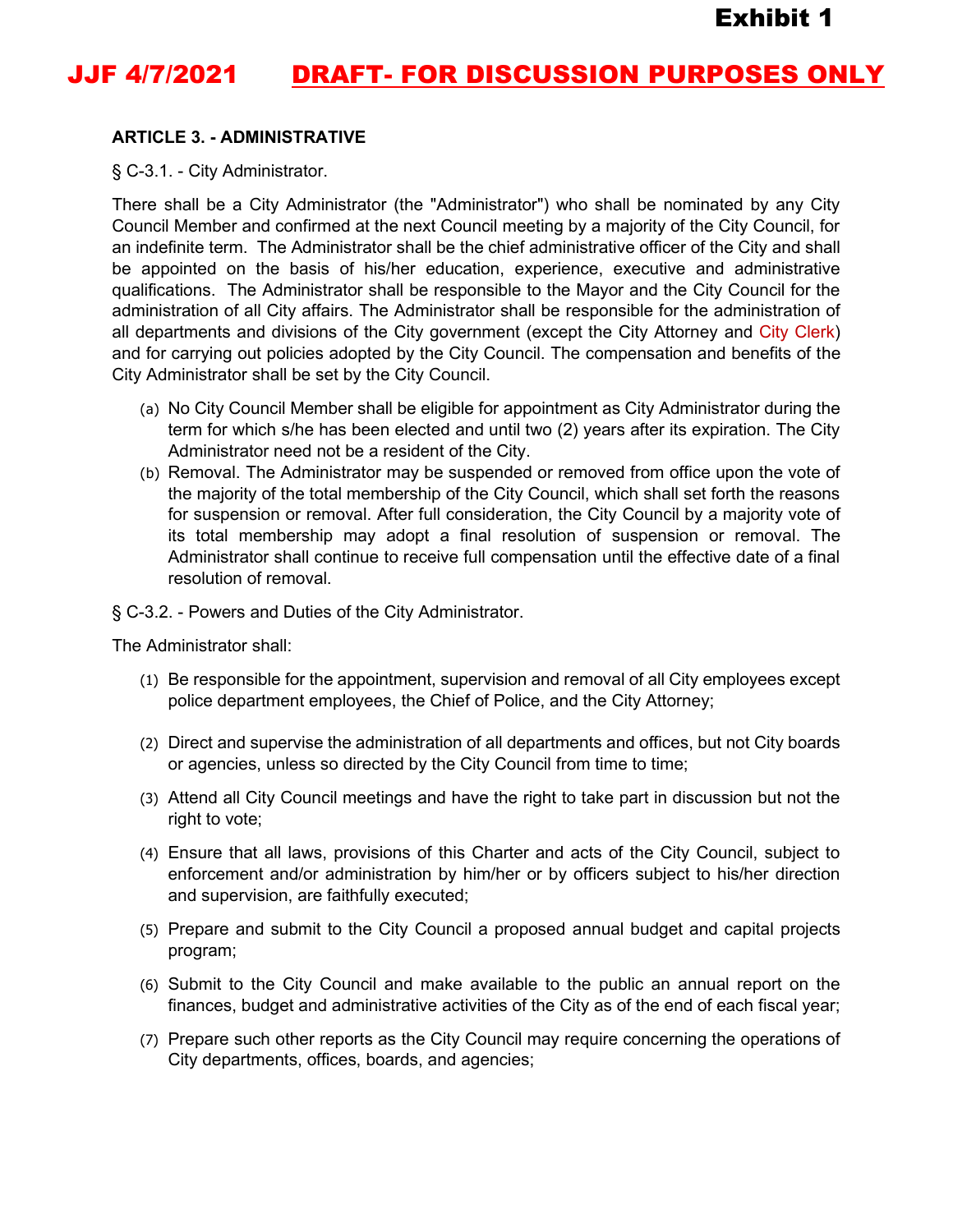## JJF 4/7/2021 DRAFT- FOR DISCUSSION PURPOSES ONLY

- (8) Keep the City Council fully advised as to the financial conditions and future needs of the City and make such recommendations to the City Council concerning the affairs of the City as s/he deems to be in the best interest of the City;
- (9) Perform such other duties as are specified in this Charter or as may be required by the City Council;
- (10) Be responsible for the supervision of the Chief of Police; however, the hiring or termination of the Chief of Police is subject to the approval of the majority of the City Council.

#### § C-3.3. - Acting City Administrator.

To perform his/her duties during his/her temporary absence, disability, or termination, the Administrator may designate by letter filed with the City Council, a qualified City officer to exercise the powers and perform the duties of Administrator during his/her absence or disability. During such absence or disability, the Mayor, with the approval of the City Council, may revoke such designation at any time and appoint another officer of the City to serve until the Administrator shall return or his/her disability shall cease. The Acting City Administrator may be paid, at such discretion of the City Council.

#### § C-3.4. – Bond of City Administrator.

The City Administrator shall furnish a fidelity bond or such other insurance instrument of comparable protection to be approved by the City Council, and in such amount as the City Council may fix, with either instrument to be conditioned on the faithful performance of his/her duties. The premium of the bond shall be paid by the City.

#### § C-3.5. - City Clerk.

The City Council shall appoint a City Clerk (the "Clerk"). The Clerk shall give notice of Council meetings to its members and the public, shall keep the minutes of the City's proceedings which shall be a public record, and is authorized to administer oaths, attest to the Mayor's or Administrator's signatures, and shall perform such other duties as the City Council may prescribe from time to time. The City Clerk shall be the official records custodian of the City for all purposes. The City Clerk shall report to the City Administrator but may only be removed by the City Council.

#### § C-3.6. - City Attorney.

The City Council shall confirm an individual attorney or a law firm to act as the City Attorney under such terms and conditions as may be established by the Council, from time to time, consistent with this Charter. The City Attorney shall report to the Council and, after full consideration, may only be removed by a majority vote of the total membership of the Council. The City Attorney shall attend all City Council meetings and have the right to take part in discussion but not the right to vote, and shall perform such other duties as are specified in this Charter or as may be required by the City Council. The City Attorney shall keep the City Council fully advised as to the legal affairs and related future needs of the City, and make such recommendations to the City Council concerning the affairs of the City as s/he deems to be in the best interest of the City.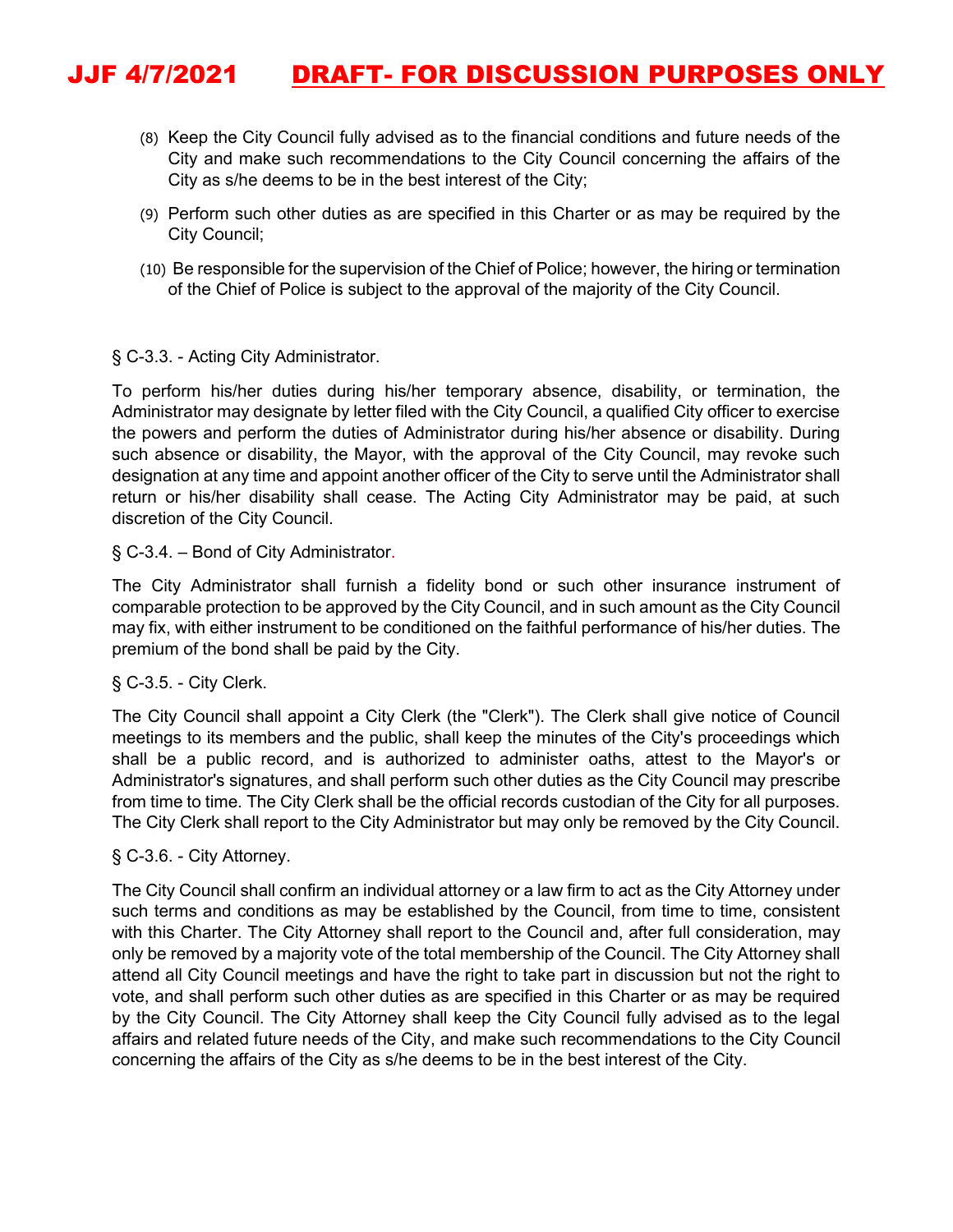## JJF 4/7/2021 DRAFT- FOR DISCUSSION PURPOSES ONLY

§ C-3.7. - City Code of Administrative Regulations.

The City Clerk shall maintain a City Code of Ordinances and administrative policies and regulations. The City Council shall, by ordinance, establish appropriate procedures of reasonable notice and public comment on proposed administrative regulations prior to taking final action on the same.

§ C-3.8. - Expenditure of City Funds.

No funds of the City shall be expended except pursuant to duly approved appropriations.

§ C-3.9. - City Boards and Agencies.

The City Council shall establish or terminate such advisory committees, boards and agencies, as it may deem advisable from time to time. The advisory committees, boards and agencies shall report directly to the City Council.

§ C-3.10. - Competitive Bid Requirements/Purchasing.

- (a) Except as otherwise provided by law, contracts for public improvements and purchases of supplies, materials or services shall be awarded or made on the basis of clearly drawn specifications and competitive bids, except in cases where the City Council, based on the written recommendation of the City Administrator or City Attorney, specifically determines by a majority vote of the City Council that it is on an emergency basis of the public health safety or welfare, impracticable or not advantageous to the City to do so. The City Council shall have the power, in its sole and absolute discretion, to reject all bids and advertise again.
- (b) The City Administrator, by ordinance, may be granted purchasing power without competitive bidding under specified dollar thresholds.
- (c) No contract or order shall be issued to any vendor unless or until the Finance Director or the City Administrator certifies that there is to the credit of such office, department or agency a sufficient unencumbered budget appropriation to pay for the supplies, materials, equipment or contractual services for which the contractor order is to be issued.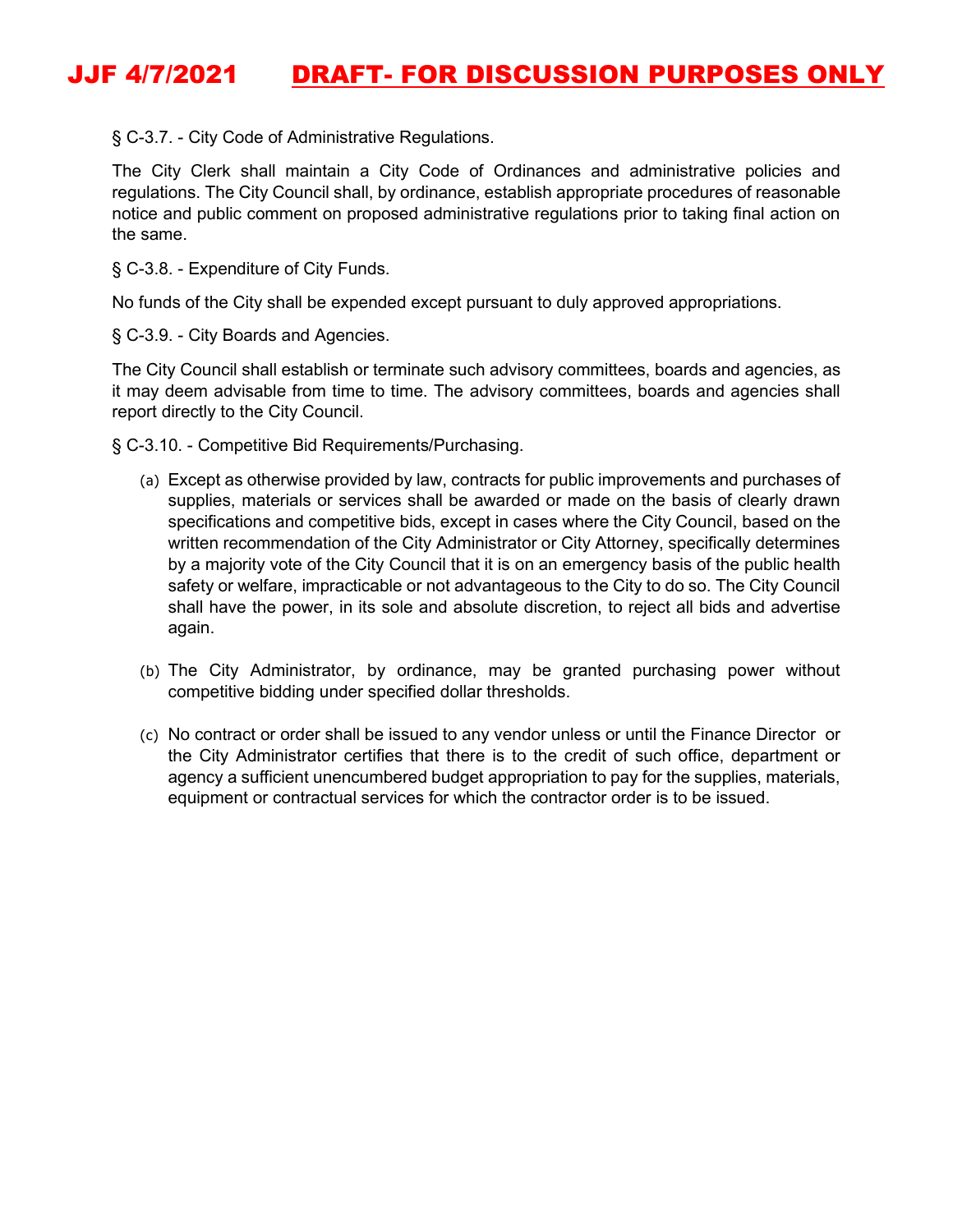## JJF DRAFT 4/7/2021

# CITIZENS' BILL OF RIGHTS

#### **CITIZENS' BILL OF RIGHTS**

The City of Okeechobee (the City) recognizes that Democracy is a form of government in which people's participation is of primary importance. Decision-makers in government, are accountable to the public. Citizens must have a voice in decision-making. The orderly, efficient and equitable governance and operation of the City is enhanced when there is informed participation of residents exercising their rights and responsibilities, and for residents to respect the dignity of public office. In order to provide the public with full and accurate information, to promote efficient governance, to ensure accountability, and to provide all persons fair and equitable treatment, the following *Citizens' Bill of Rights* are established:

1. Truth in Government. No City official or employee shall knowingly furnish false information on any public matter, nor knowingly omit significant facts when giving requested information to members of the public.

2. Public Records. All audits, reports, minutes, documents and other public records of the City and its boards, agencies, departments and authorities shall be open for inspection at reasonable times and places convenient to the public.

3. Accessibility. Every person should have the ability to transact City business with accessibility and convenience. The City Council, the City Administrator and all City employees shall provide reasonably convenient times and places for required inspections, for transacting business with the City, and for registration and voting.

4. Minutes and Ordinance Register. The City Clerk shall maintain and make available for public inspection an ordinance register separate from the minutes showing the votes of each member on all ordinances and resolutions listed by descriptive title. As a general rule, written minutes of all meetings, including any advisory bodies, and the like, and the ordinance register shall be available for public inspection not later than 30 days after the conclusion of the meeting.

5. Right to be Heard. While maintaining orderly conduct of public business, any interested person has the opportunity to appear before the City Council or City board or department for the presentation, adjustment or determination of an issue, request, or controversy within the jurisdiction of the City. The City Council shall adopt agenda procedure and schedule hearings in a manner that will enhance the opportunity for public participation. Nothing herein shall prohibit the City from imposing reasonable time limits and procedures for the presentation of a matter and to ensure orderly meetings and proper decorum.

6. Right to Notice. Persons entitled by law, ordinance or resolution to notice of a City hearing shall be timely informed as to the time, place and nature of the hearing and the legal authority pursuant to which the hearing is to be held. Copies of proposed ordinances or resolutions shall be made available at